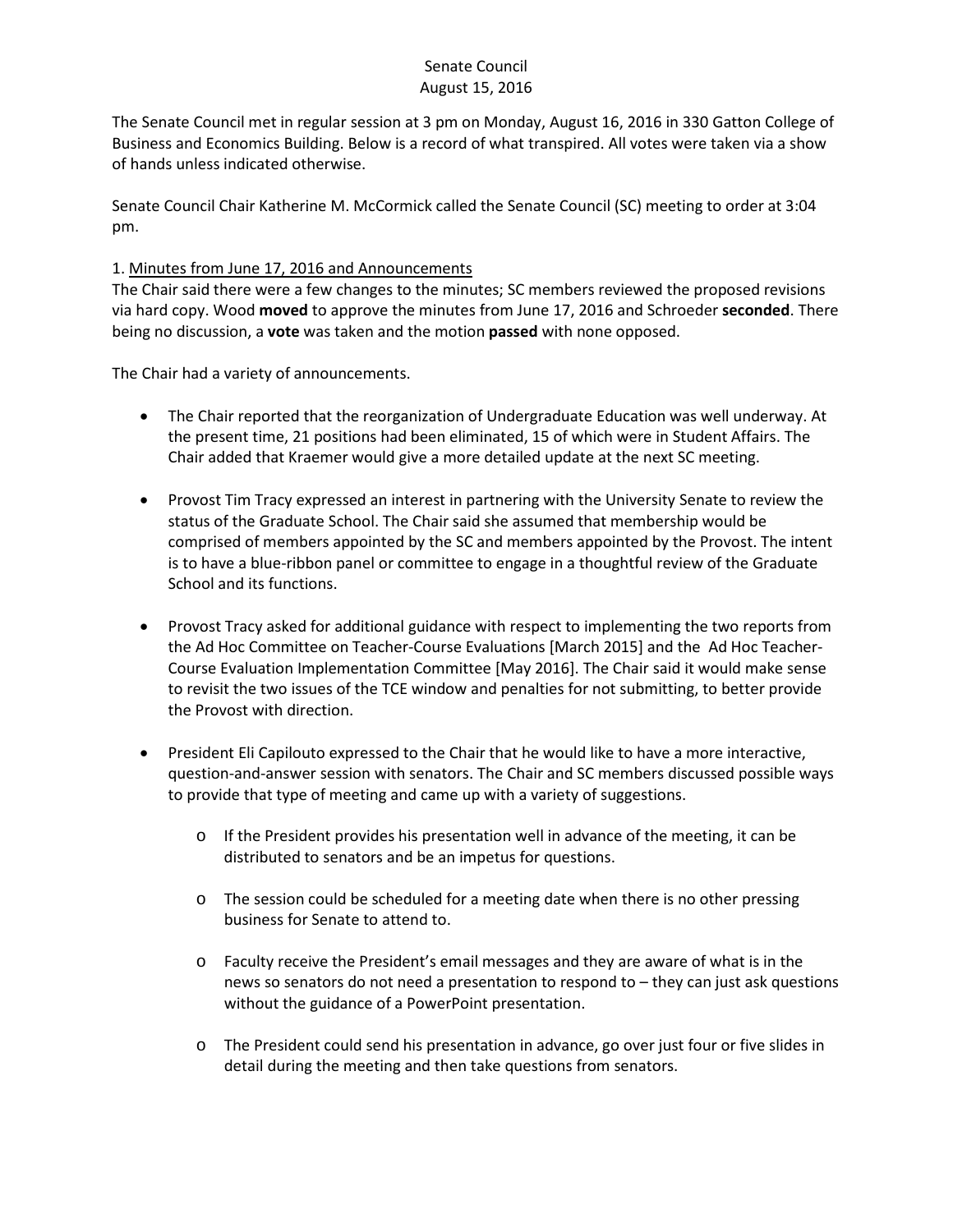- o Having the interaction occur outside of a regular Senate meeting would automatically make it less formal.
- o The President can inform senators about a specific topic he wants senators to focus on.
- o The President should not set a specific topic, but rather should just take questions from senators about whatever happens to be on their minds. His administrative support team could be on hand to field questions that he cannot answer himself.
- o Senators could submit written questions on index cards to promote anonymity of the question asker.
- There were some appointments to various positions over the summer. Former senator Bruce Webb (AG) was included in the membership of the Honors College Transition Committee. Brian Jackson was appointed as interim dean of the Graduate School. Phil Harling was appointed interim dean of the Honors College.
- Schroeder, the Chair, and Ms. Brothers participated in an initial meeting on curriculum process during the prior week. The Chair said she saw the SC spending time deliberating on the approval process for curriculum, partnering with diversity and inclusivity initiatives that appear to be guiding some of the President's work, and remaining involved in the title series review initiated by the Provost.
- The Chair was asked to provide feedback and input on the search for someone to fill the new position of associate provost for academic and student life.
- The Chair, Faculty Trustee Grossman, and Wood met with the Executive Committee of the Board of Trustees regarding the faculty's survey on the president's evaluation. One of the lowest areas on that evaluation pertained to faculty morale. One of the Board's Executive Committee members asked for more information about the morale issues so Wood said she would review the statistical information again to see what she could discover.

Wood explained that due to limitations of the survey design, she could not stratify data by college or by title series. She looked to see if there were associations among responses; she cross-tabbed responses and went from a five-point scale to a three-point scale (agree, disagree, or neither) to make things simpler. Wood cross-tabbed responses to the statement "the President has been successful in building faculty morale" with the rest of the questions and the association between all the responses and "building faculty morale" were statistically significant (p<0.001). She explained that there was a strong positive association with all the questions. In particular, with respect to listening to faculty concerns, of the faculty who disagreed about his ability to build faculty morale, a large proportion also disagreed that he was successful in listening to faculty concerns; that had a particularly high phi coefficient value of p<0.0001.

Wood summarized by saying that if faculty disagree with one statement, they are likely to disagree with another statement, and if they agree with one statement, they are likely to agree with another statement. Wood added that she did not include relationships for all 16 questions in the appendix document for the Executive Committee – she only included the ones with very high phi coefficients (involving faculty in decision making, engaging faculty in shared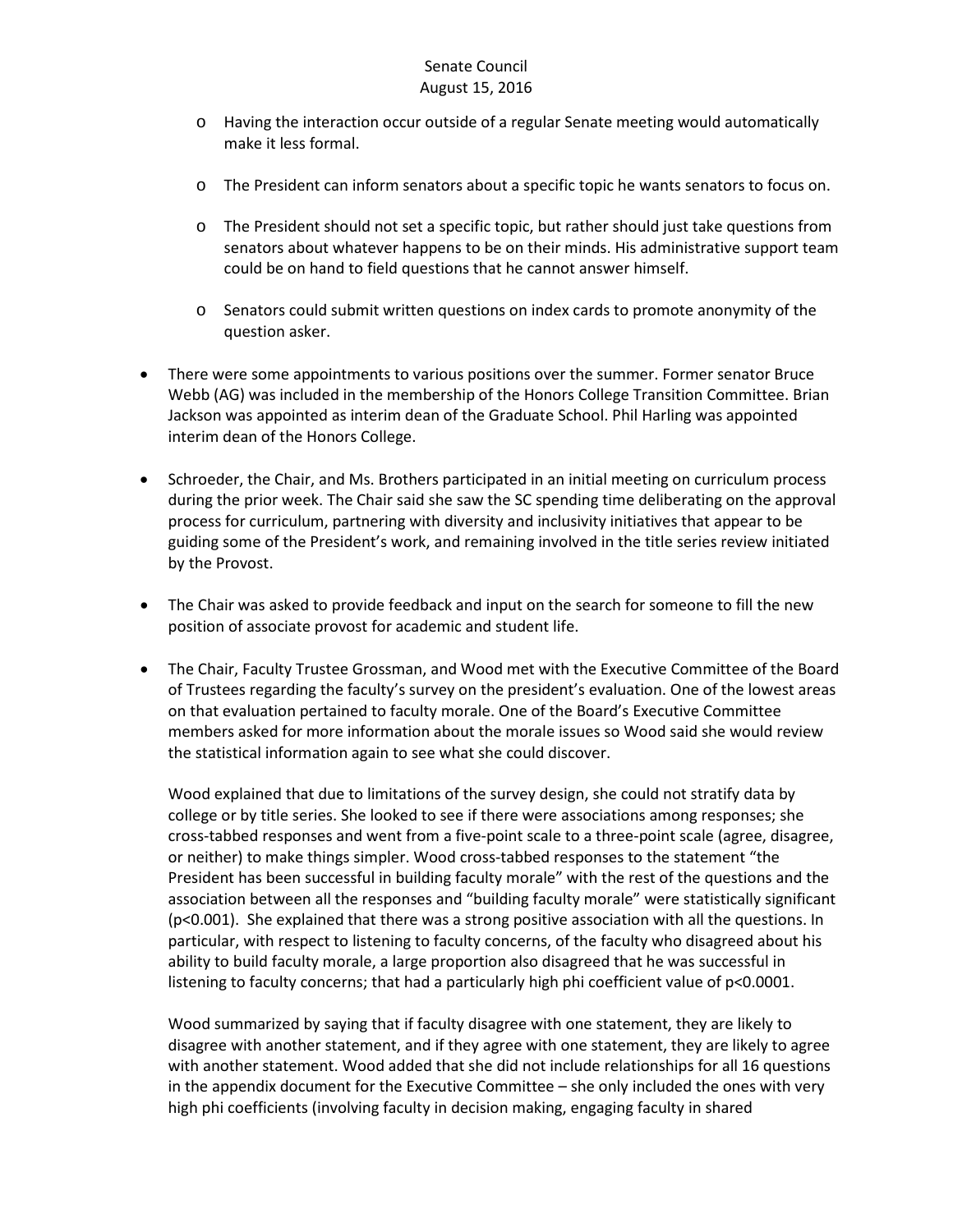governance, fostering confidence in future of UK, restructuring UK to be cost effective). While she cannot prove causality, all of them had significant p values.

### 2. Proposed Changes to *Governing Regulations II* ("Governance of the University")

Guest Marcy Deaton (associate legal counsel) explained the proposed revisions. There were a few questions from SC members. Brown **moved** that the SC recommend that the Senate endorse the proposed changes to *Governing Regulations II* ("Governance of the University") and Blonder **seconded**. A **vote** was taken and the motion **passed** with none opposed.

3. Proposed Elimination of *Governing Regulations XII* ("The Development Council") Deaton explained the proposed elimination of *Governing Regulations XII* ("The Development Council"). Grossman **moved** to endorse the proposed elimination and Wood **seconded**. A **vote** was taken and the motion **passed** with none opposed.

Deaton commented that the Board of Trustees would meet again prior to the September Senate meeting but there was a desire to have the two Governing Regulations go back to the Board for their second and final readings in September. After brief discussion, Grossman **moved** that the SC endorse the proposed changes to *Governing Regulations II* ("Governance of the University") and *Governing Regulations XII* ("The Development Council") on behalf of the Senate. Porter **seconded**. There being no discussion, a **vote** was taken and the motion **passed** with none opposed.

SC members engaged Deaton in an unscheduled discussion of the changes to *Administrative Regulations 6:2* ("Policy and Procedures for Addressing and Resolving Allegations of Sexual Assault, Stalking, Dating Violence, and Domestic Violence"). SC members expressed dismay over the number of changes to that regulation that were not vetted by any of major stakeholders on campus (University Senate, Staff Senate, and Student Government Association). Deaton said she could provide SC members with detailed information on the history of changes to that particular regulation, as well as the dates when the President approved them.

## 4. Provost/SC Partnership: Graduate School

The Chair said she thought her comments in the Announcements portion of the meeting more or less covered the issue. SC members discussed how a blue ribbon committee regarding the future of the Graduate School could be composed. SC members offered the suggestions below regarding membership. SC members generally agreed that the membership for such a committee could be a broad solicitation for nominees, but that the committee as a whole needed some specific characteristics.

- At least one member must be knowledgeable about the activities of the Graduate School and the services it provides to students, directors of graduate studies, and other Graduate School constituents.
- At least one member should also be a member of the Senate's Research and Graduate Education Committee (SRGEC).
- At least one member should have served on a recent-past committee that was charged to review the Graduate School. Because multiple review committees existed, one person from each of them should be on the blue-ribbon committee. Chairs of those committees would be ideal.